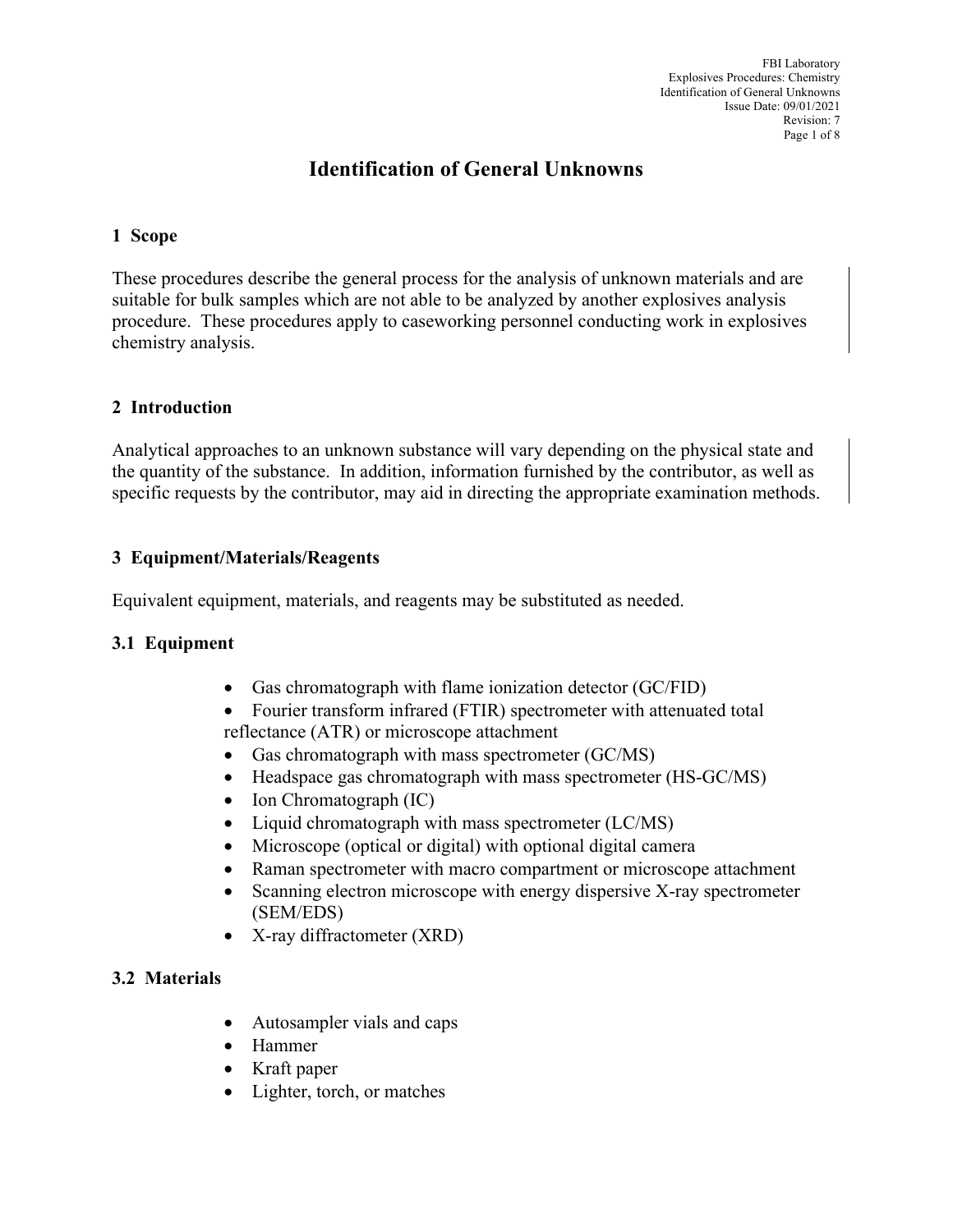FBI Laboratory Explosives Procedures: Chemistry Identification of General Unknowns Issue Date: 09/01/2021 Revision: 7 Page 2 of 8

- Test strips (e.g., pH, peroxide, water-finding)
- Various disposable glassware and plasticware

### **3.3 Reagents/Solvents/Reference Materials**

- Acetone (reagent grade)
- Deionized water (18.2 M $\Omega$ )
- Hexane (reagent grade)
- Isopropyl alcohol (70% commercial product)
- Methanol (HPLC grade)
- Various reference materials, as needed
- Various solvents, as needed

#### **4 Standards and Controls**

All reference materials and reagents will be verified prior to, or in concurrence with, use in casework. Refer to the Verification of Reagents and Solvents procedure, the Verification of Reference Materials procedure, and the Records of Items Used As Known Materials procedure. Refer to the Instrument Parameters and Reagent Preparation procedure for information regarding the components and preparation of all standards and controls.

#### **5 Sampling**

Refer to the Sampling Procedures in the Explosives Quality Assurance Manual.

#### **6 Procedure**

Explosives chemistry personnel will:

Clean work surfaces thoroughly with an isopropyl alcohol solution or other appropriate solvent. Cover the clean work surface with a disposable material such as kraft paper. Refer to the Explosives Contamination Prevention Guidelines for additional details.

Use appropriate personal protective equipment (e.g., safety glasses, laboratory coat, disposable gloves) when examining evidence. This is intended to protect personnel conducting the examination and to prevent contamination of evidence.

Review and understand all safety information contained in Section 10 prior to beginning the following procedures.

For each instrumental technique, refer to the Instrument Parameters and Reagent Preparation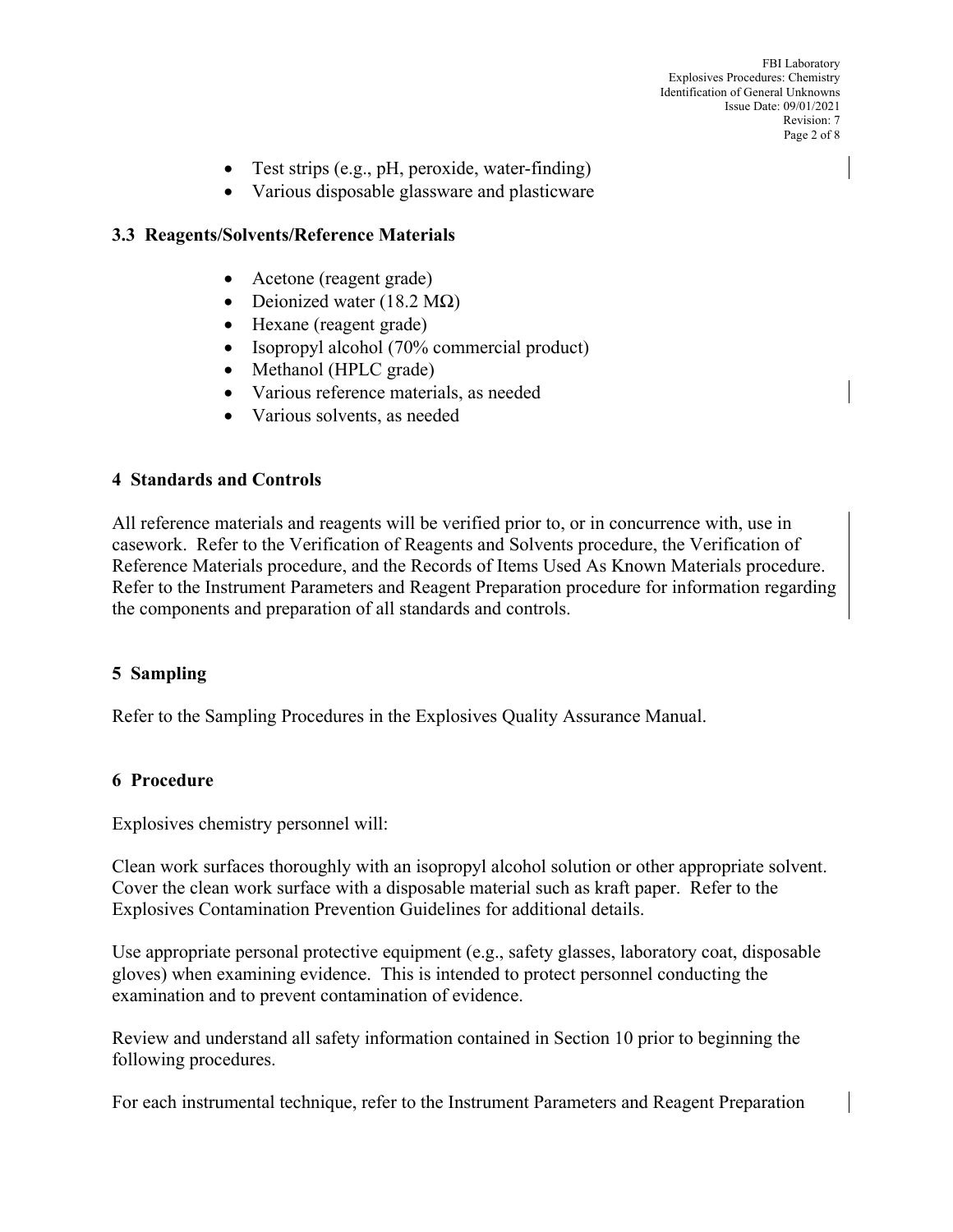procedure for instrument usage procedures, parameters, and reagent preparation information. Prior to evidence analysis, follow the Performance Monitoring Protocol (PMP) for the instrument to conduct a QA/QC check to verify the instrument's reliability and reproducibility from analysis to analysis.

### **6.1 Macroscopic/Microscopic Examination**

Perform a macroscopic and microscopic examination and note the physical state, homogeneity, color, and consistency of the unknown material. Microscopic photographs of the material and relevant positive controls may be recorded.

When possible, physically separate the material if it contains components of different sizes, colors, shapes, or phases (e.g., solids and liquids).

Note the odor of the unknown if it is readily apparent. Do not intentionally smell any sample submitted for analysis.

## **6.2 Sensitivity/Reactivity Testing**

If sample size permits, an impact sensitivity test may be conducted using a hammer and solid surface such as an anvil. Record results such as sound.

If sample size permits, a thermal sensitivity (flame) test may be conducted. Place a small amount  $(\sim 50 \text{ mg})$  of material on the tip of a spatula and heat with a lighter, torch, or other heat source. Note results such as ease of initiation, flame sustainability, flame color, smoke, sound, and residue.

When appropriate, reactivity between two chemicals may be determined. Place a small amount of the first chemical into an empty test tube in a fume hood. Add a small amount of the second chemical into the same test tube. Use minimal material for each, as would be needed to observe anticipated reaction (to include synthesis). Note results such as estimated reaction time, flame sustainability, flame color, smoke, and product formation. Reactivity may be determined between two unknown items or between an unknown and an appropriate positive control.

Energetic synthesis is inherently dangerous and should only be conducted if required. If formed, isolate the synthesis product for analysis and determine its chemical composition.

**6.3** If there is a sufficient amount of sample, miscibility/solubility tests may be performed on the unknown using both aqueous and nonaqueous solvents. Place a small amount of sample in an appropriate solvent (e.g., deionized water, hexane) and record observations.

**6.4** Determine the pH of aqueous solutions by placing 2-3 drops of the unknown liquid onto pH paper. Other colorimetric tests (e.g., peroxide test strips, water-finding paper) may be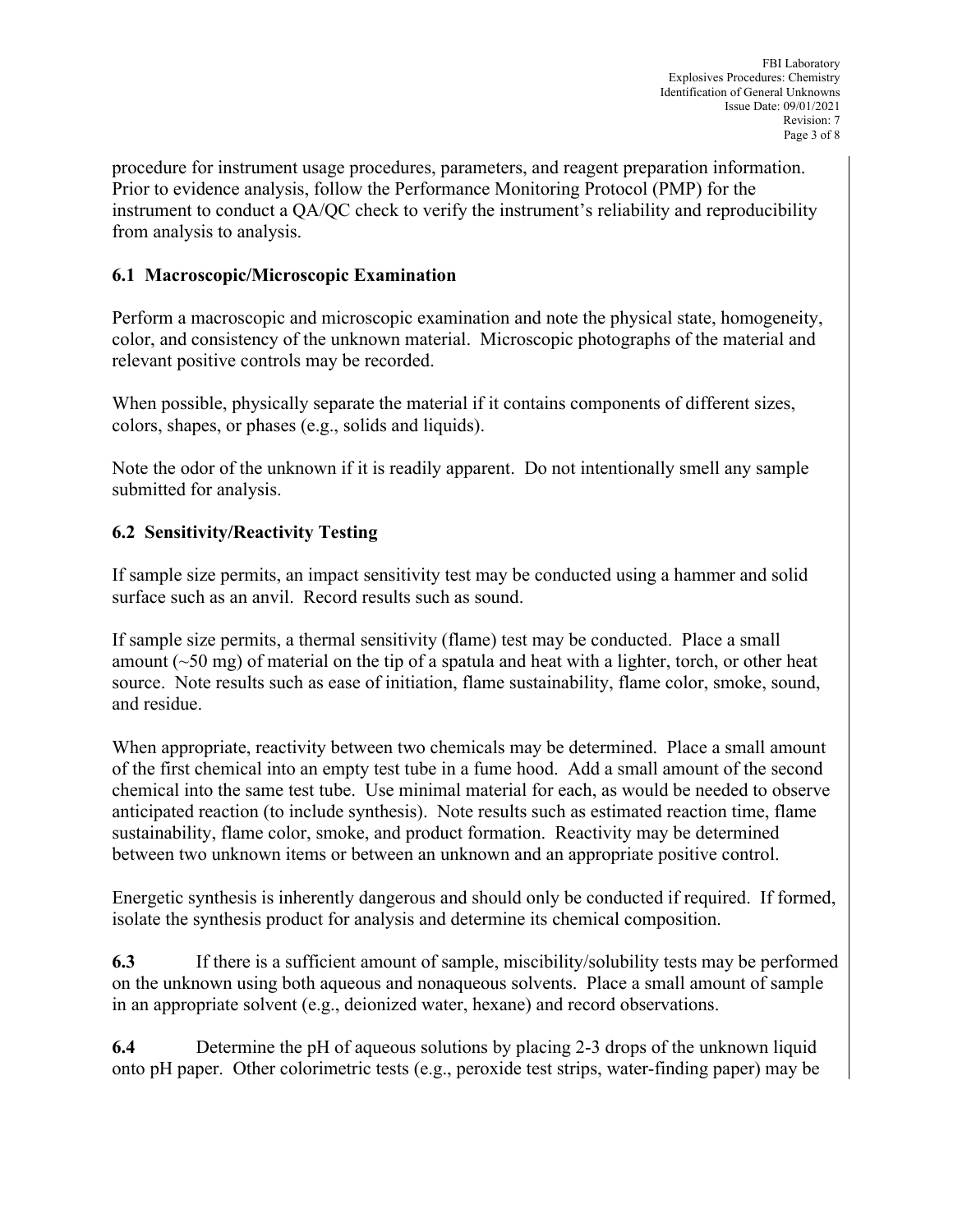used for presumptive testing. Verify the test works as designed using an appropriate positive control (e.g., acid/base, hydrogen peroxide, water).

**6.5** Samples in an aqueous solution may be analyzed by IC for anions and cations. Obtain a portion of deionized water as a negative control. Flush a 0.2 μm filter mounted on a plastic syringe with at least 3mL of deionized water. Flush portions of the negative control and the sample extracts through the prepared syringe filters into autosampler vials. An autosampler vial of unfiltered deionized water will be used as a blank. Samples may need to be diluted prior to analysis.

**6.6** Density testing may be performed on aqueous solutions to estimate concentration. Use a balance to record the weight of an empty test tube. Using a pipette, transfer 1 mL of sample into the test tube. Reweigh the test tube and record the weight of the 1 mL sample. Repeat this process for 1 mL of an appropriate positive control (e.g., acid, hydrogen peroxide) at a known concentration. Record the estimated density of the sample and the positive control(s) in g/mL.

**6.7** Physical or chemical separation of components may be indicated based on the visual exam and/or instrumental analysis results. Appropriate solvents may be used to extract and isolate components for analysis. Redact

 Solvent compatibility and miscibility with other liquids needs to be considered for safety and effectiveness.

**6.8** FTIR or Raman analysis may be used to determine or confirm components of unknown mixtures or general classes of components in mixtures. Components should be compared to entries in reference libraries. Commercial products may also serve as comparisons.

**6.9** Unknown solids and residues of evaporated liquids may be analyzed by SEM/EDS for elemental components.

**6.10** Crystalline solids of sufficient sample size may be suitable for XRD analysis. If necessary, grind a portion of the sample to a fine powder with a mortar and pestle. Do not grind suspected primary explosives.

**6.11** Samples that are sufficiently volatile may be analyzed by GC/MS in electron ionization (EI) or chemical ionization (CI) modes. Prepare an approximately 100 ppm solution of the sample in a suitable solvent. Results may be compared to spectra in the National Institute for Standards and Technology (NIST) Library, Wiley Library, and/or to a reference or known material.

**6.12** Samples may be analyzed on the headspace GC/MS using a heated headspace needle for volatile compounds. A 0.5 mL sample of the headspace GC/MS volatiles testmix in an autosampler vial may serve as a positive control. Redact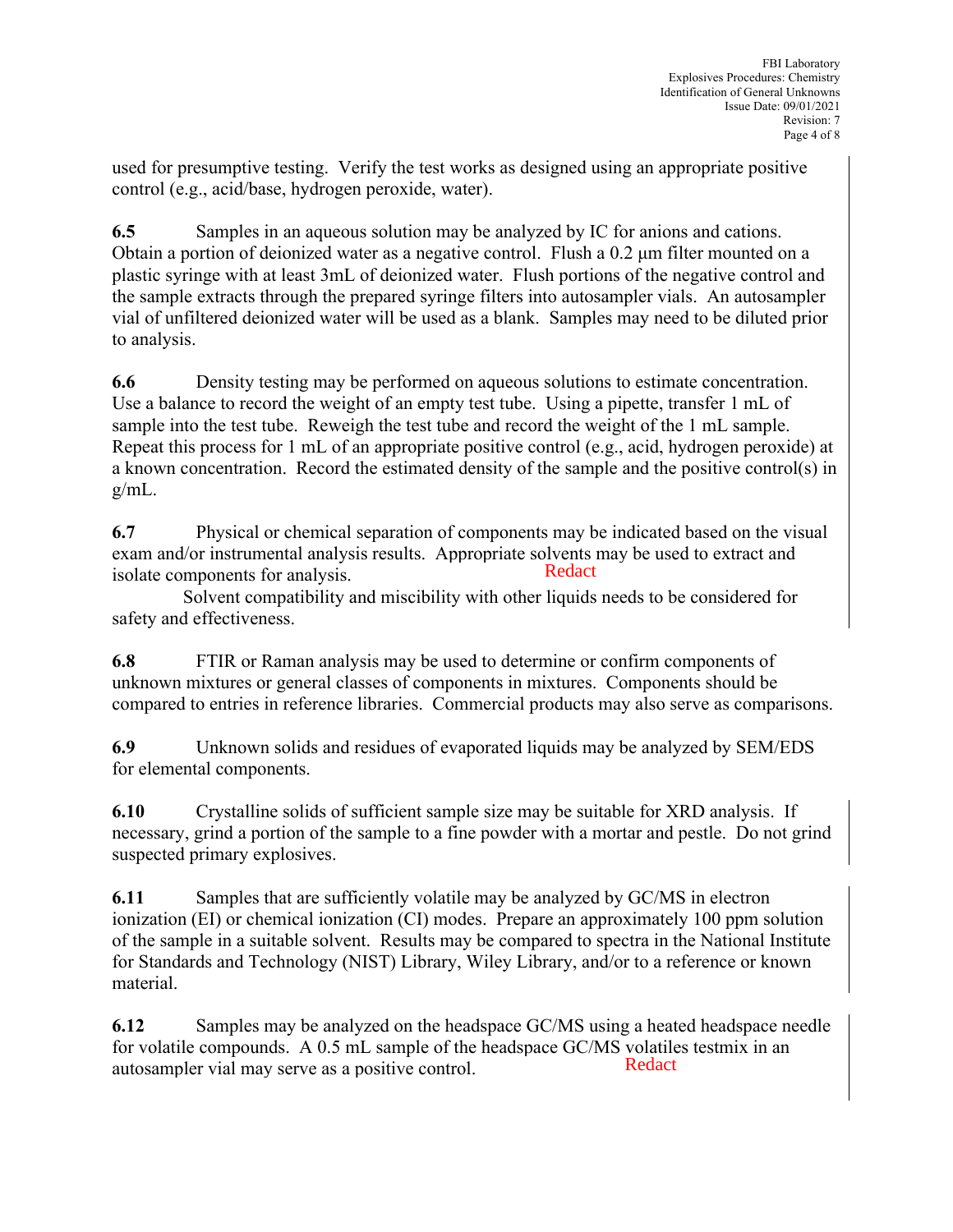A sealed, empty autosampler vial serves as the blank. The evidence may be heated prior to headspace sampling, based on the individual's judgment on how much heating is necessary and for how long. Ambient temperature or gentle heating may be sufficient. **Redact** 

### Redact

**6.15** Samples may be analyzed by LC/MS (ESI or APCI configurations). Prepare an approximately 100 ppm solution in a suitable solvent. The extract may be diluted to coincide with instrument response. Results may be compared to the spectrum of a reference or known material. Redact

**6.16** If in the course of analysis it is determined that an unknown can be classified among materials analyzed by another explosives procedure, conduct further analysis according to the appropriate document.

### **7 Calculations**

Not applicable.

#### **8 Measurement Uncertainty**

Although infrequent, the mass of a crude material may be requested by the contributor. When requested, refer to the Administrative Structure and Operating Guidelines for information regarding measurement uncertainty of these results.

#### **9 Limitations**

Redact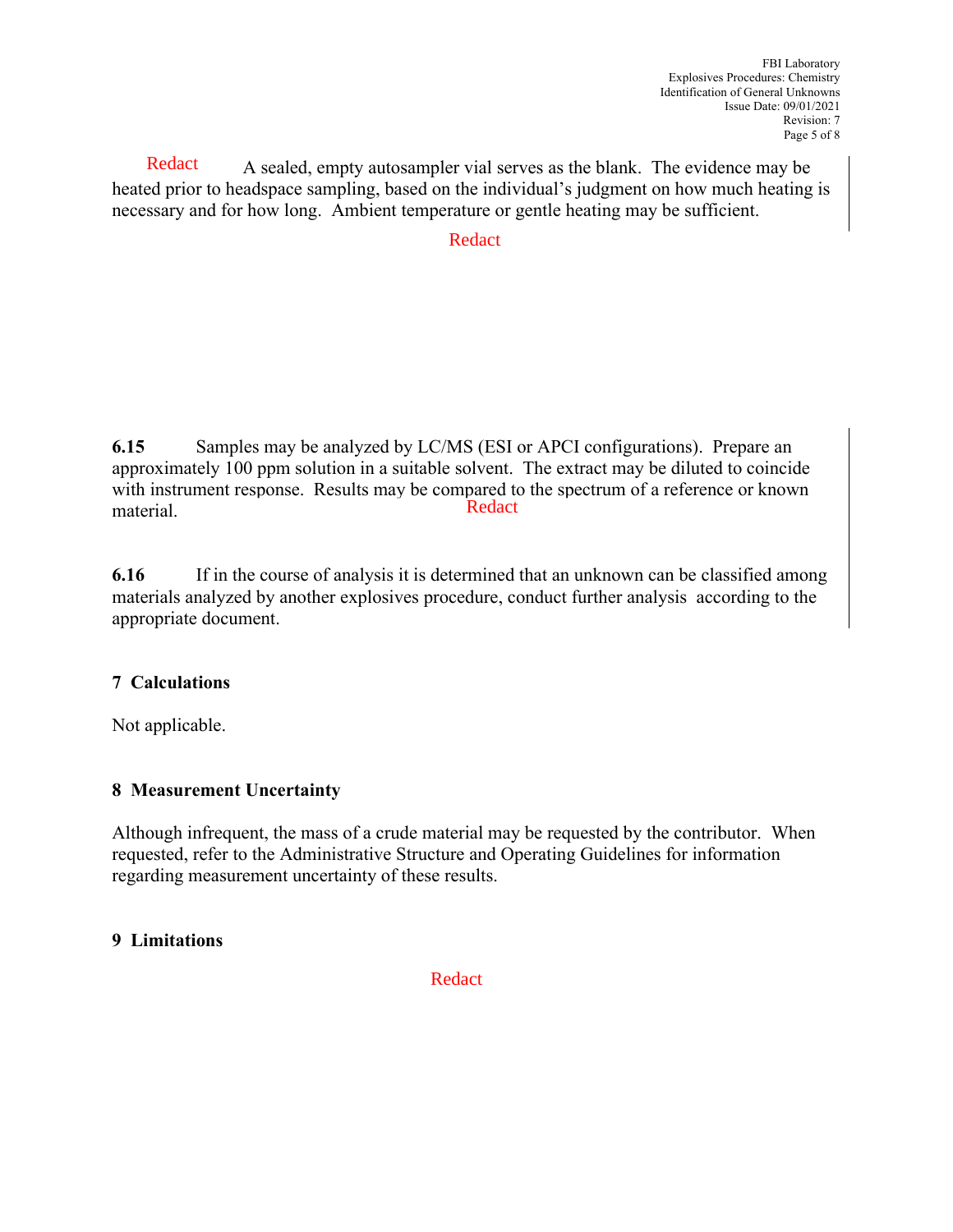FBI Laboratory Explosives Procedures: Chemistry Identification of General Unknowns Issue Date: 09/01/2021 Revision: 7 Page 6 of 8

### **10 Safety**

Safety protocols, contained within the FBI Laboratory Safety Manual, will be observed at all times.

Standard precautions will be taken for the handling of all chemicals, reagents, and standards including standard universal precautions for the handling of biological and potentially hazardous materials. Refer to the FBI Laboratory Safety Manual for proper handling and disposal of all chemicals. Personal protective equipment will be used when handling any chemical and when performing any type of analysis.

The handling of some explosive materials is hazardous due to potential ignition by heat, shock, friction, impact, or electrostatic discharge. Personnel should work with small quantities (such as a few hundred milligrams) and properly store larger quantities in approved containers.

Dark materials may pose a hazard when being analyzed by Raman spectroscopy as they may be initiated by the laser. If this technique will be utilized, then the smallest possible sample amount should be used to minimize the risk. The laser power may also be decreased to avoid initiation.

### **11 References**

FBI Laboratory Quality Assurance Manual, Federal Bureau of Investigation, Laboratory Division, latest revision.

FBI Laboratory Operations Manual, Federal Bureau of Investigation, Laboratory Division, latest revision.

FBI Laboratory Safety Manual, Federal Bureau of Investigation, Laboratory Division, latest revision.

Explosives Quality Assurance Manual, Federal Bureau of Investigation, Laboratory Division, latest revision.

Explosives Procedures: Chemistry, Federal Bureau of Investigation, Laboratory Division, latest revision.

Instrument Operations Manuals for the specific models and accessories used. Budavari, Susan, editor, *Merck Index*, 12th edition, Merck and Co., Inc.: Whitehorse Station, NJ, 1996.

Eckroth, David, editor, *Kirk-Othmer Encyclopedia of Chemical Technology*, 3rd edition, Wiley-Interscience: New York, 1984.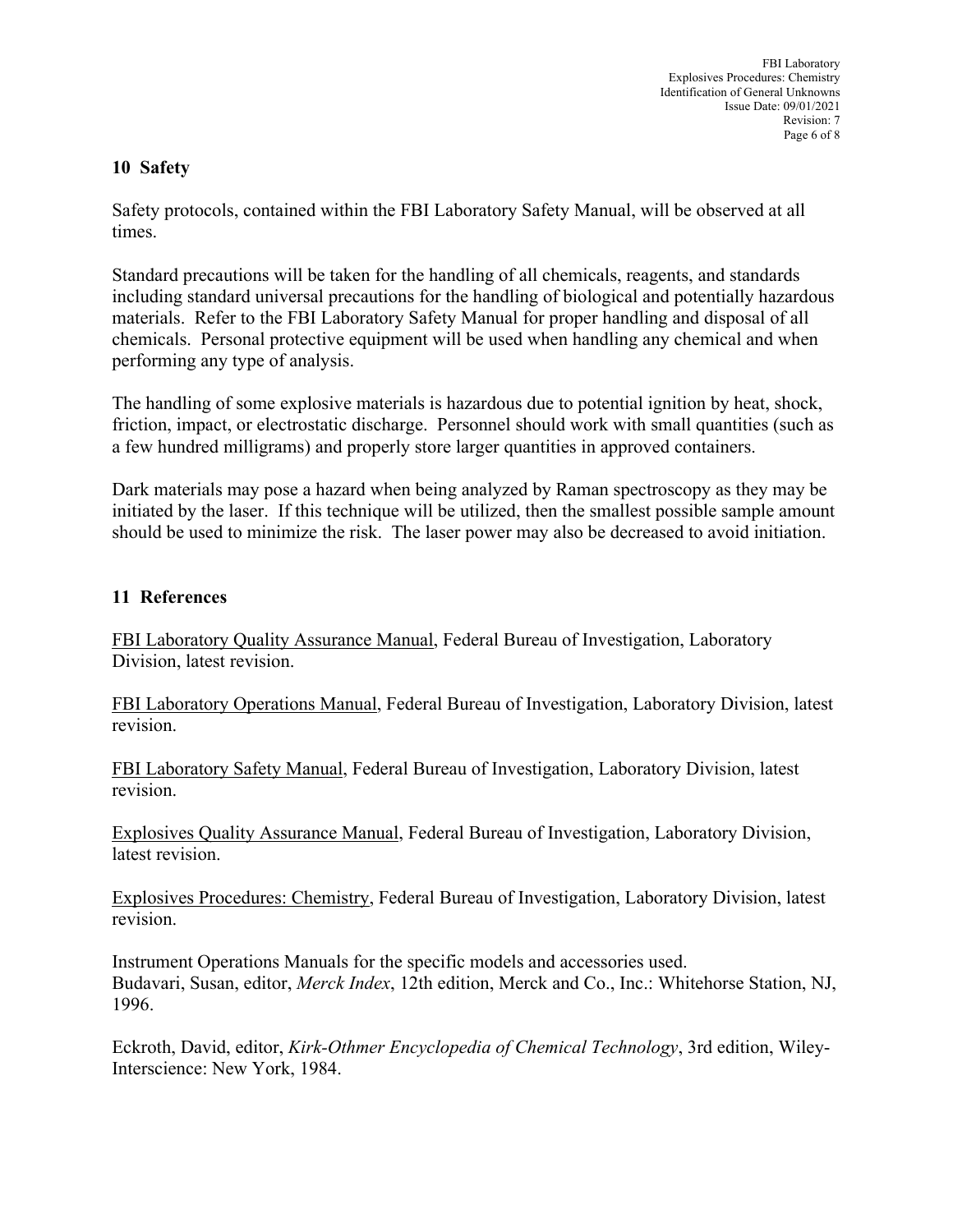Gosselin, Robert E., Smith, Roger P., and Hodge, Harold C., *Clinical Toxicology of Commercial Products*, 5th edition, Williams and Wilkins: Baltimore, 1984.

Lewis, Richard J., editor, *Hawley's Condensed Chemical Dictionary,* 12th edition, Van Nostrand Reinhold: New York, 1993.